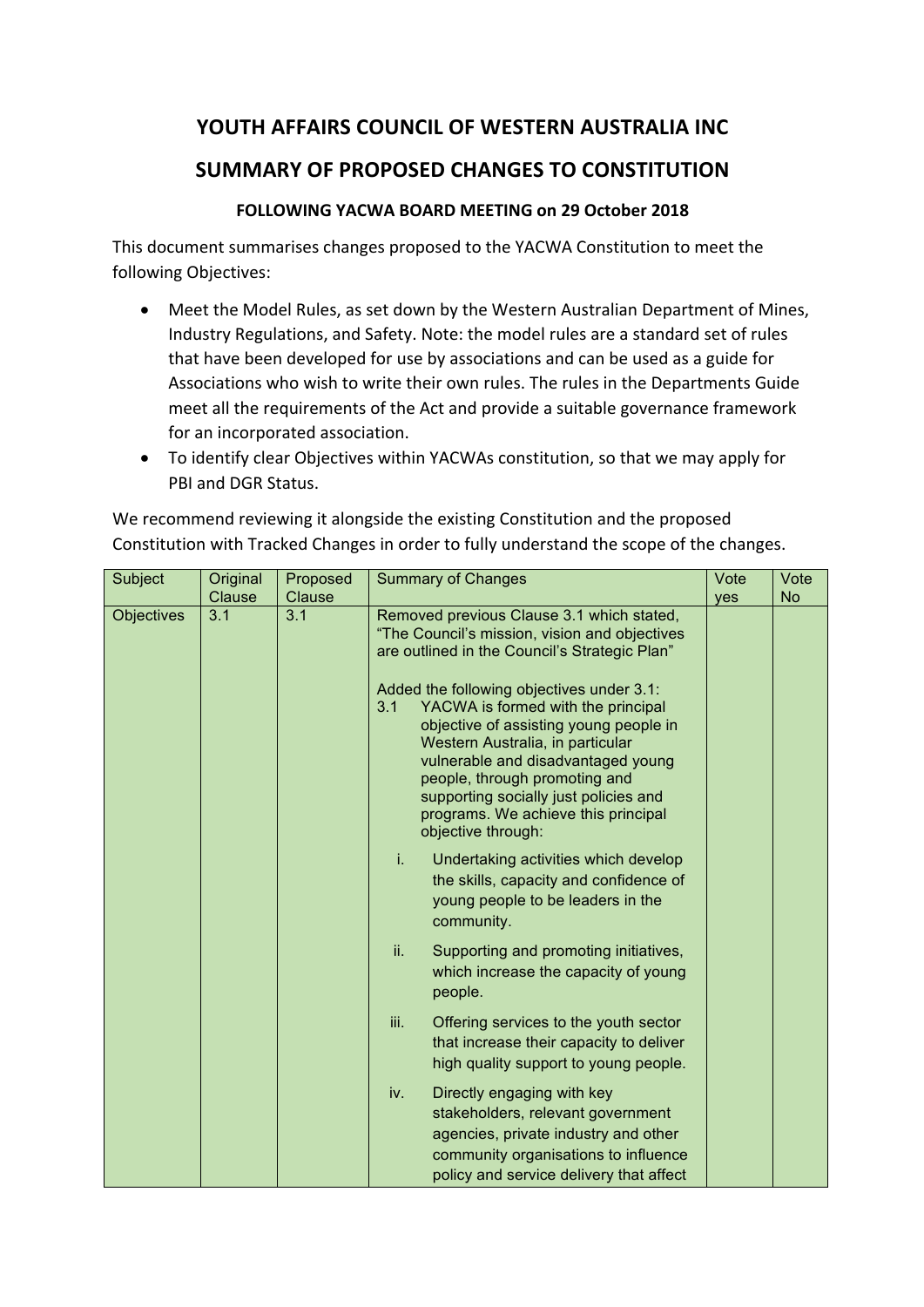|                                    |                  |        | young people.                                                                                                                                                                                                                                                                                                                  |
|------------------------------------|------------------|--------|--------------------------------------------------------------------------------------------------------------------------------------------------------------------------------------------------------------------------------------------------------------------------------------------------------------------------------|
|                                    |                  |        | Providing platforms for young people<br>V.<br>and those who support young people<br>to engage with government and the<br>community in the formulation of local,<br>state and national policies that affect<br>young people.                                                                                                    |
|                                    |                  |        | vi.<br>Developing and delivering ground-<br>breaking ideas and solutions, based<br>on the needs and experiences of<br>young people and the youth sector<br>that support them.                                                                                                                                                  |
|                                    |                  |        | Educating the community about<br>vii.<br>issues impacting on young people to<br>counter negative stereotypes and<br>foster positive dialogue.                                                                                                                                                                                  |
|                                    |                  |        | viii.<br>Promoting the positive contributions<br>young people make to the community.                                                                                                                                                                                                                                           |
|                                    |                  |        | ix.<br>Promoting social justice and equity for<br>all young people, acknowledging our<br>past history, Aboriginal and Torres<br>Strait Islander heritage and our<br>collective responsibility for<br>reconciliation.                                                                                                           |
| Property<br>and<br>Income          | $\overline{3.2}$ | 18     | Introduced new clause 18 named Funds and<br>Property<br>3.2 moved to be under this new clause<br>Dissolution renumbered to be clause 19                                                                                                                                                                                        |
| Categories<br>of<br>Membershi<br>р | 5.2.3i           | 5.2.3i | Wording changed in sub-clause i. to include<br>'under 15 years of age'                                                                                                                                                                                                                                                         |
| <b>Minutes</b>                     | 7.5.5            | 7.5.5  | Deleted wording under 7.5.5                                                                                                                                                                                                                                                                                                    |
|                                    |                  |        | "The Board must cause proper minutes of all<br>proceedings of General Meetings to be taken,                                                                                                                                                                                                                                    |
|                                    |                  |        | and stored within 30 days with the Council's<br>other records. Once these minutes have been<br>approved at a subsequent General Meeting<br>they are to be signed by the Chair of either the<br>original meeting or the meeting at which a<br>motion for approval was passed, and returned<br>to the Council's record storage." |
|                                    |                  |        | Replaced wording for 7.5.5 and subsequent<br>sub-clauses under this section to the following:                                                                                                                                                                                                                                  |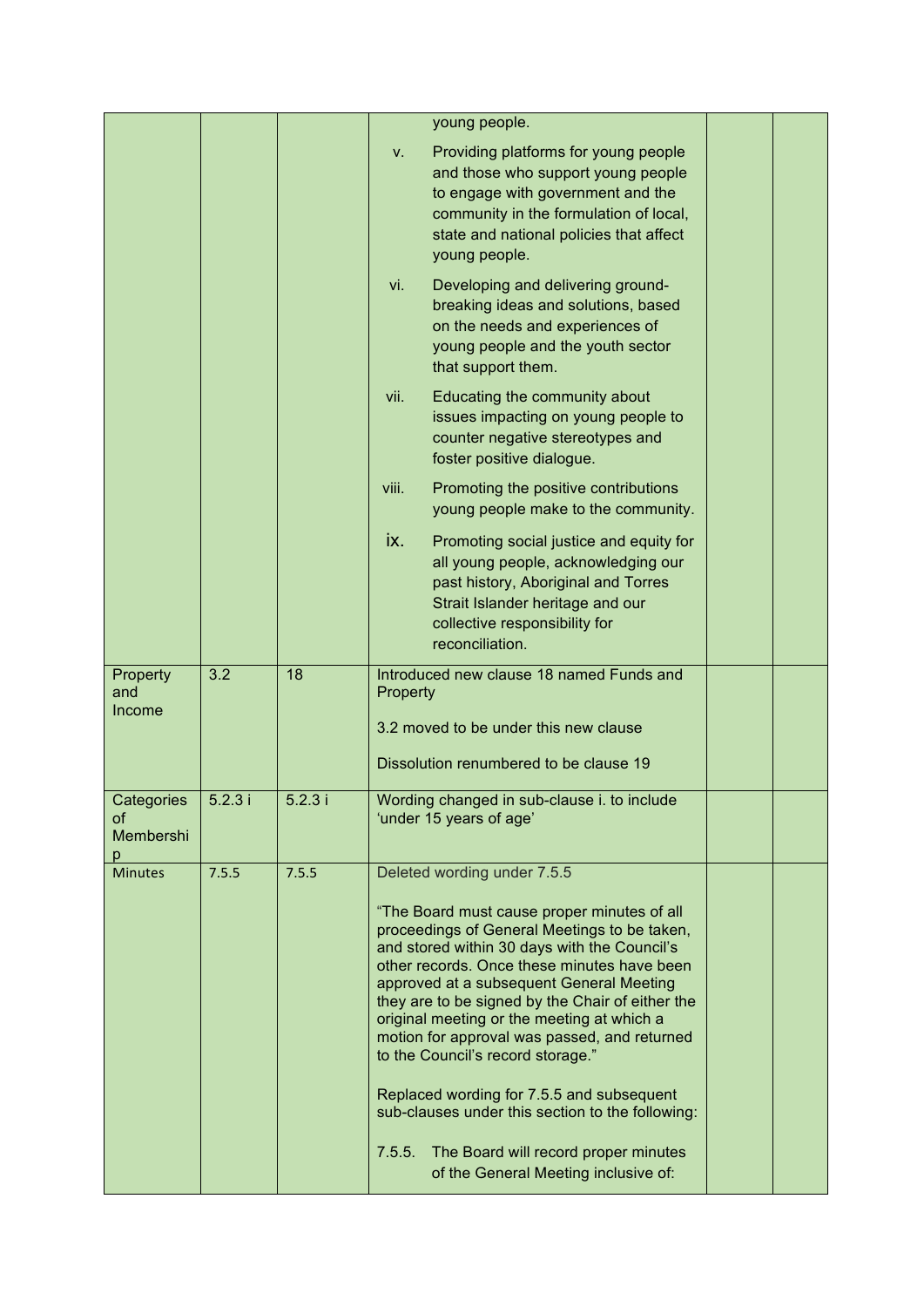|              |           |       | i.<br>the names of the committee                                              |  |
|--------------|-----------|-------|-------------------------------------------------------------------------------|--|
|              |           |       | members present at the                                                        |  |
|              |           |       | meeting.                                                                      |  |
|              |           |       |                                                                               |  |
|              |           |       | ii.<br>the names of others present                                            |  |
|              |           |       | who have been invited to do so                                                |  |
|              |           |       | by the committee.                                                             |  |
|              |           |       | the business considered at the<br>iii.                                        |  |
|              |           |       | meeting;                                                                      |  |
|              |           |       | any motion on which a vote is<br>iv.                                          |  |
|              |           |       | taken at the meeting and the                                                  |  |
|              |           |       | result of the vote.                                                           |  |
|              |           |       | details relating to the disclosure<br>V.                                      |  |
|              |           |       | of a committee member's                                                       |  |
|              |           |       | material personal interest in a                                               |  |
|              |           |       | matter being considered at a                                                  |  |
|              |           |       | committee meeting to be                                                       |  |
|              |           |       | recorded in the minutes of the                                                |  |
|              |           |       |                                                                               |  |
|              |           |       | meeting.<br>7.5.6                                                             |  |
|              |           |       | The minutes of a committee meeting<br>will be stored by the Executive Officer |  |
|              |           |       | within 30 days after the meeting is held.                                     |  |
|              |           |       | 7.5.7<br>The chairperson must ensure that the                                 |  |
|              |           |       | minutes of a committee meeting are                                            |  |
|              |           |       | reviewed and signed as correct by -                                           |  |
|              |           |       | the chairperson of the meeting;<br>i.                                         |  |
|              |           |       | or                                                                            |  |
|              |           |       | ii.<br>the chairperson of                                                     |  |
|              |           |       | iii.<br>the next committee meeting.                                           |  |
|              |           |       | When the minutes of a committee<br>7.5.8                                      |  |
|              |           |       | meeting have been signed as correct                                           |  |
|              |           |       | they are, until the contrary is proved,                                       |  |
|              |           |       | evidence that -                                                               |  |
|              |           |       | i.<br>the meeting to which the                                                |  |
|              |           |       | minutes relate was duly                                                       |  |
|              |           |       | convened and held; and                                                        |  |
|              |           |       | ii.                                                                           |  |
|              |           |       | the matters recorded as having                                                |  |
|              |           |       | taken place at the meeting took                                               |  |
|              |           |       | place as recorded; and any                                                    |  |
|              |           |       | appointment purportedly made                                                  |  |
|              |           |       | at the meeting was validly made.                                              |  |
| <b>Board</b> | 8.2.1     | 8.2.1 | Changed wording slightly to include 'one                                      |  |
| Compositio   |           |       | secretary' in the board positions and additional                              |  |
| n            |           |       | wording on the Relevant role Description.                                     |  |
|              |           |       |                                                                               |  |
| Minute/Rec   | Currently | 8.8   | Clause 8.8 Minutes and Record Keeping was                                     |  |
| ord taking   | not       |       | added. Previous Clause 8.8 Transitional Provisions                            |  |
| for          | evident   |       | deleted as it is no longer required as Transitional                           |  |
| Board/Com    |           |       | Provision were completed.                                                     |  |
| mittee       |           |       |                                                                               |  |
| meetings.    |           |       | New Clause 8.8 to read:                                                       |  |
|              |           |       |                                                                               |  |
|              |           |       | 8.8<br><b>Minutes and Record Keeping</b>                                      |  |
|              |           |       | 8.8.1 The Board will record proper                                            |  |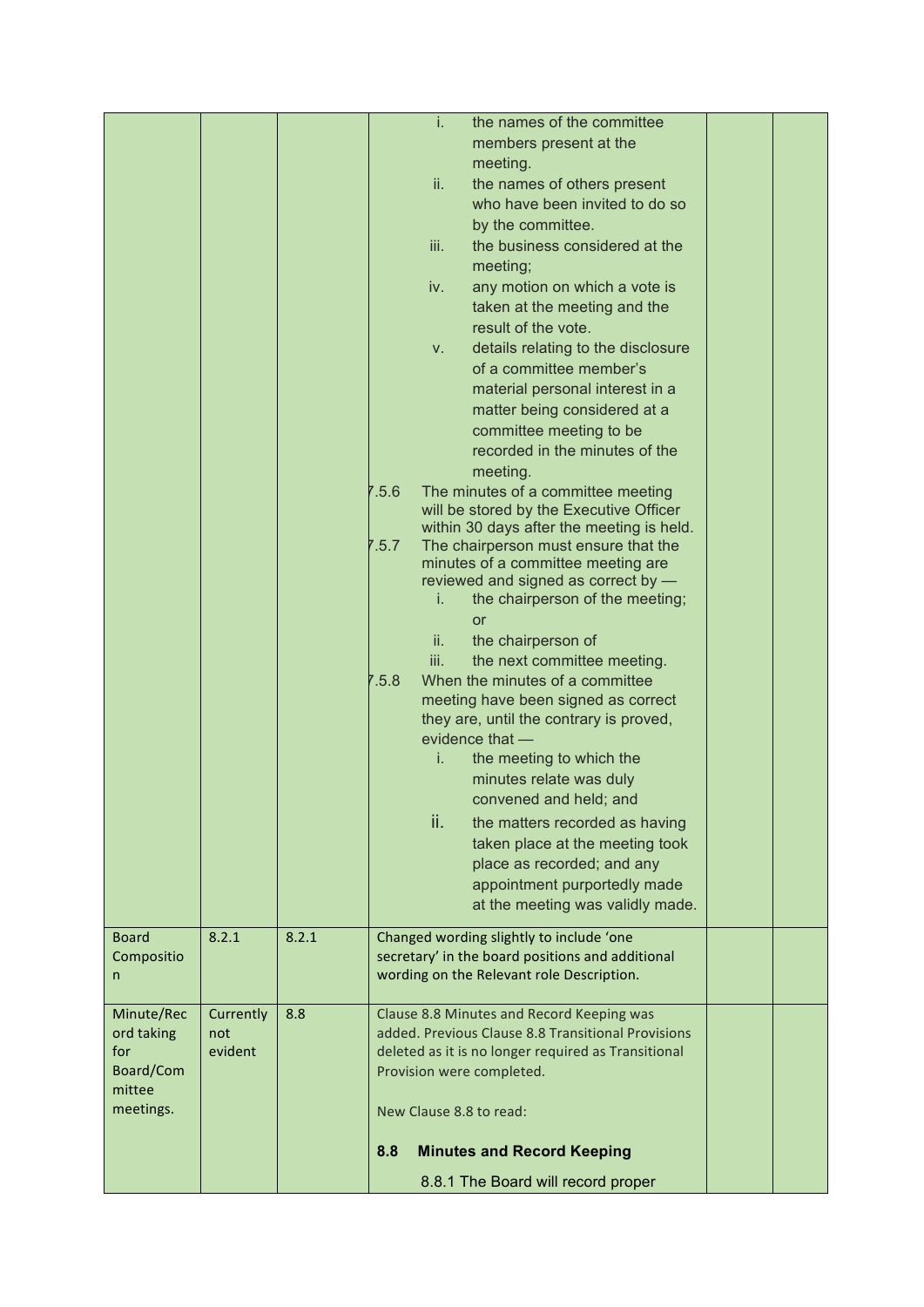|  | minutes of the Committee                          |  |
|--|---------------------------------------------------|--|
|  | Meetings inclusive of:                            |  |
|  |                                                   |  |
|  | i.<br>the names of the committee                  |  |
|  | members present at the                            |  |
|  | meeting.                                          |  |
|  | ii.<br>the names of others present                |  |
|  | who have been invited to do                       |  |
|  | so by the committee.                              |  |
|  | the business considered at<br>iii.                |  |
|  | the meeting;<br>any motion on which a vote<br>iv. |  |
|  | is taken at the meeting and                       |  |
|  | the result of the vote.                           |  |
|  | details relating to the<br>V.                     |  |
|  | disclosure of a committee                         |  |
|  | member's material personal                        |  |
|  | interest in a matter being                        |  |
|  | considered at a committee                         |  |
|  | meeting to be recorded in                         |  |
|  | the minutes of the meeting.                       |  |
|  |                                                   |  |
|  | 8.8.2 The minutes of a committee                  |  |
|  | meeting will be stored by the                     |  |
|  | Executive Officer within 30 days                  |  |
|  | after the meeting is held.                        |  |
|  | 8.8.3 The chairperson must ensure that            |  |
|  | the minutes of a committee                        |  |
|  | meeting are reviewed and                          |  |
|  | signed as correct by -                            |  |
|  |                                                   |  |
|  | i.<br>the chairperson of the                      |  |
|  | meeting; or<br>ii.<br>the chairperson of the next |  |
|  | committee meeting.                                |  |
|  |                                                   |  |
|  | 8.8.4 When the minutes of a committee             |  |
|  | meeting have been signed as                       |  |
|  | correct they are, until the                       |  |
|  | contrary is proved, evidence                      |  |
|  | that $-$                                          |  |
|  |                                                   |  |
|  | i.<br>the meeting to which the                    |  |
|  | minutes relate was duly                           |  |
|  | convened and held; and                            |  |
|  | ii.<br>the matters recorded as                    |  |
|  | having taken place at the                         |  |
|  | meeting took place as                             |  |
|  | recorded; and any<br>appointment purportedly      |  |
|  | made at the meeting was                           |  |
|  | validly made.                                     |  |
|  |                                                   |  |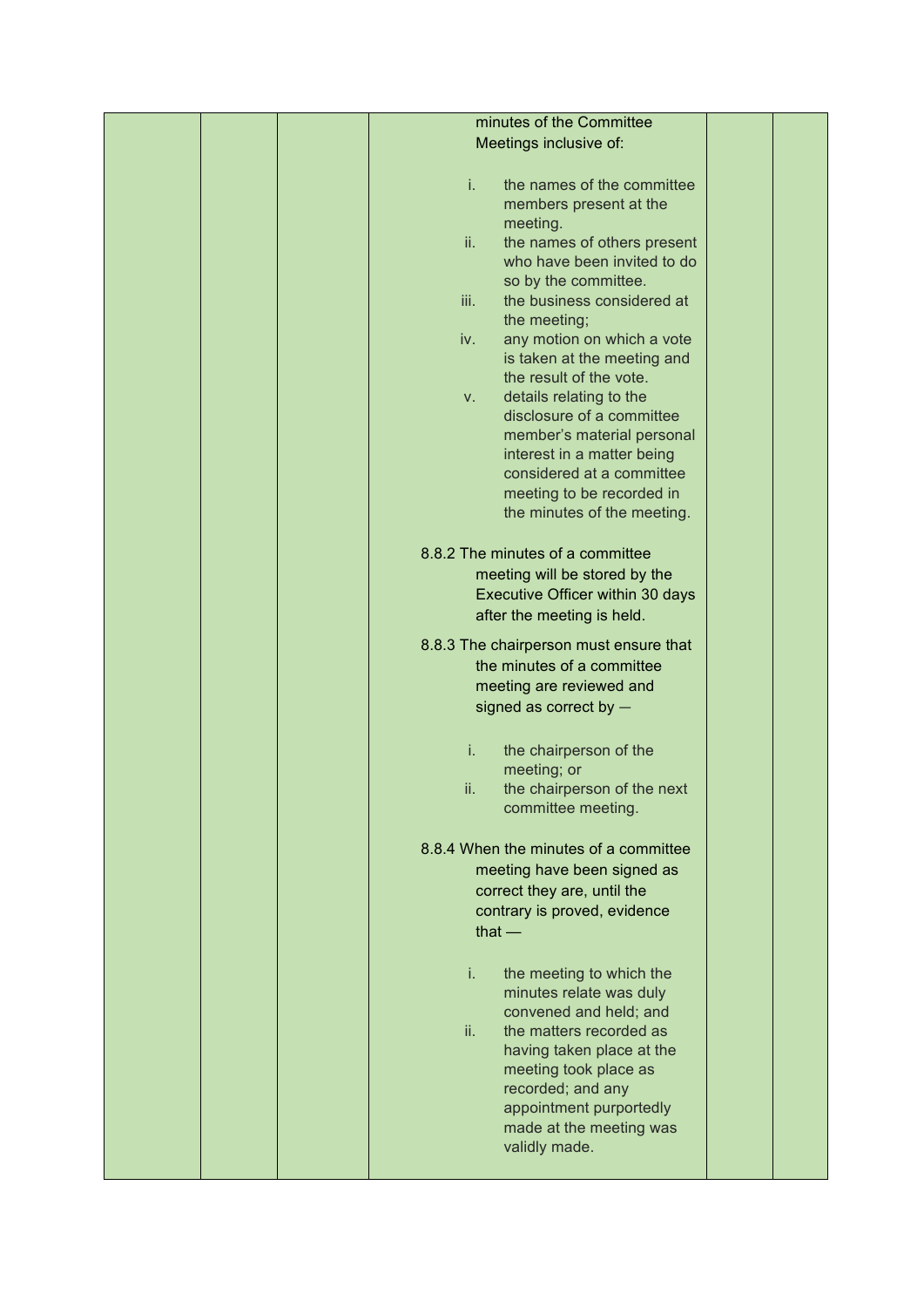| Transitional<br><b>Provisions</b> | 18               | Removed                                               | This clause was deleted as it is no longer required<br>as the board transition was completed in 2017/18.                                                                                                                                                                                                                                                                                                                                                                                                                                                                                                                                                                                                                                                                                                                                                                                                                                                                                                                        |
|-----------------------------------|------------------|-------------------------------------------------------|---------------------------------------------------------------------------------------------------------------------------------------------------------------------------------------------------------------------------------------------------------------------------------------------------------------------------------------------------------------------------------------------------------------------------------------------------------------------------------------------------------------------------------------------------------------------------------------------------------------------------------------------------------------------------------------------------------------------------------------------------------------------------------------------------------------------------------------------------------------------------------------------------------------------------------------------------------------------------------------------------------------------------------|
| <b>Funds and</b><br>Property      | Did not<br>exist | 18 was<br>created.<br>(Prior to<br><b>Dissolution</b> | (3.2) to be transferred into section to become 18.1<br>The following wording was added<br>18.2The funds and property of YACWA shall<br>consist of:<br>Any real or personal property of<br>a.<br>which YACWA by this Constitution or<br>by any established practice not<br>inconsistent with this Constitution,<br>have the right to custody, control<br>and management;<br>b. All monies from fund raising activities<br>organised by YACWA and any<br>interest, rents or dividends derived<br>from investment of funds; and<br>Any monies raised by any means<br>c.<br>whatsoever, not inconsistent with<br>this Constitution.<br>8.3 YACWA shall operate in its name at any bank<br>or financial institution such accounts as may<br>be agreed upon by the Board. All funds of<br>YACWA shall be paid into YACWA's accounts.<br>The signatories to YACWA shall be decided by<br>the Board.<br>8.4 Any payment made out of the funds of<br>YACWA to a member of the Board must be<br>authorised by a resolution of the Members |
|                                   |                  |                                                       | Clause 19.3 was reworded with additional content<br>Old Clause read:<br>19.3. If, on the winding up of the Council, any<br>property of the Council remains after<br>satisfaction of the debts and liabilities<br>and the costs, charges and expenses of<br>that winding up, that property shall be<br>distributed under the relevant legislation<br>and by resolution of the members:<br>i. to another incorporated<br>association having objects similar<br>to those of the Council; or<br>ii. for charitable purposes,<br>through a distribution plan for the<br>distribution of the surplus property of the<br>Council.<br><b>New Clause reads:</b>                                                                                                                                                                                                                                                                                                                                                                          |